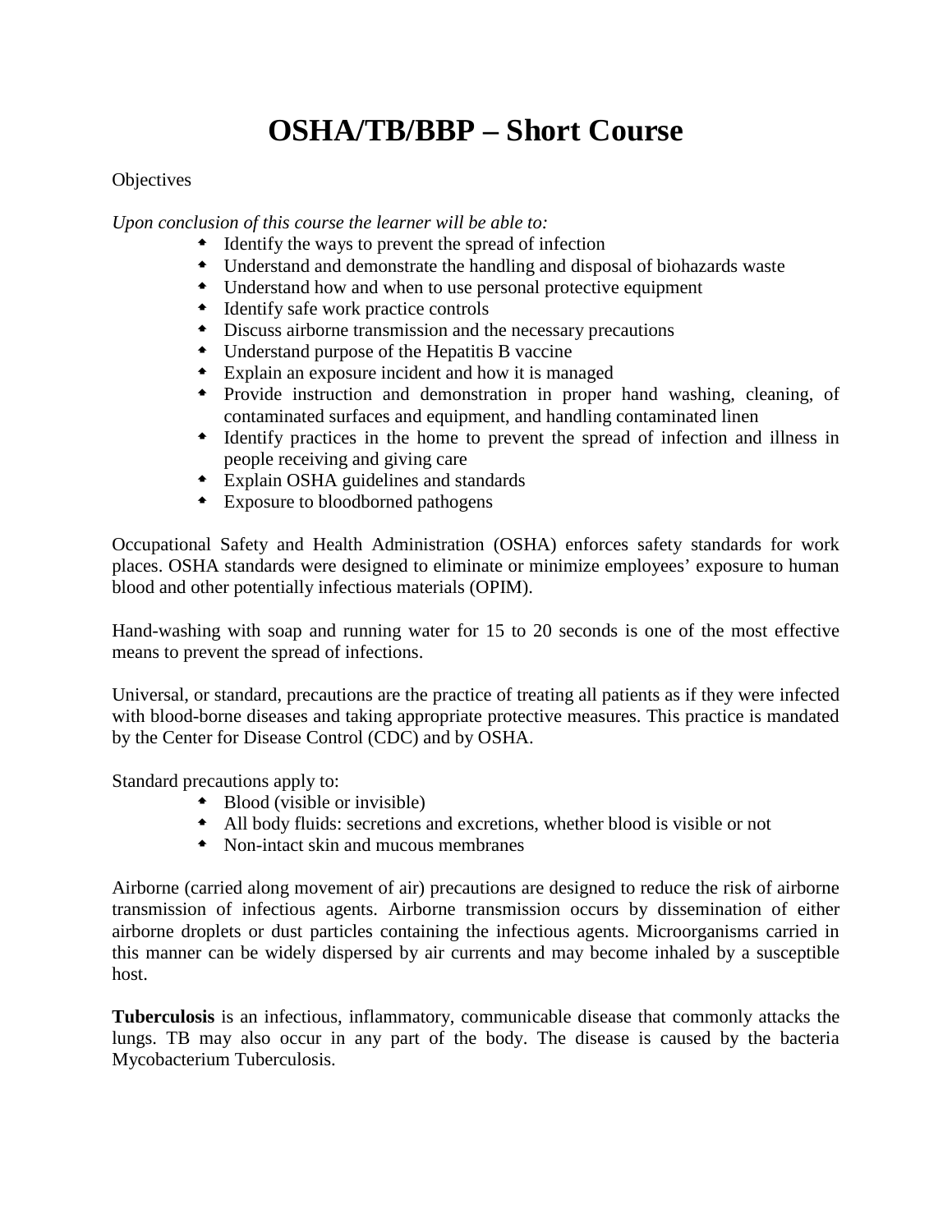TB can either be dormant or active. People with dormant TB have no symptoms, are not infectious and may not develop an active TB infection. The only dormant TB germs can be detected in a healthy person is by a positive TB skin test, or chest X-ray.

Active TB is contagious. Symptoms of active TB include:

- **+** Fatigue
- **\*** Fever
- Persistent cough
- Weight loss
- $\triangle$  Night sweats
- Hemoptysis (bloody sputum)

Tuberculosis can be treated. Patients with active TB need education about the management and treatment of the disease.

General guidelines to reduce the risk of exposure to TB may include:

- Requesting that all employees cover coughs and sneezes with a tissue to help eliminate airborne pathogens
- Using ventilation systems to circulate fresh air and help reduce the spread of airborne pathogens
- Using tuberculocidal disinfectants to eliminate TB germs on work surfaces
- Requiring TB tests at the time of hiring, and providing routine testing for TB

## **Treatment of TB**

TB infections can be treated. Depending on the likelihood that the TB infection will develop in the disease, sometimes the person is not treated; especially if there is little risk of the disease developing. Factors that influence this decision include the person's age, overall health, lifestyle, and occupation. TB disease is treatable by taking prescribed antibiotics, generally for 6 to 12 months. If taken incorrectly, or if the full round of treatment is not complete, the TB germs may become resistant to treatment.

**Hepatitis B** is caused by the hepatitis B virus (HBV). It has been found in all body secretions, blood, and semen. HBV infections are a major cause of liver damage, cirrhosis, and liver cancer. This infection be either be chronic (long-lasting) or acute (short). A person can have Hepatitis B for decades without any symptoms. The best protection from infection is to get vaccinated: the vaccine is administered in three doses. Routine Hepatitis B vaccinations have caused a decline in new HBV infections. Currently, only a Hepatitis B vaccine is available.

HBV is spread in the following ways:

- By injection (needle sticks or puncture wounds)
- Through mucous membranes
- Through sexual activity
- From infected mother to the newborn at birth
- Cuts, skin abrasions, and other openings in the skin